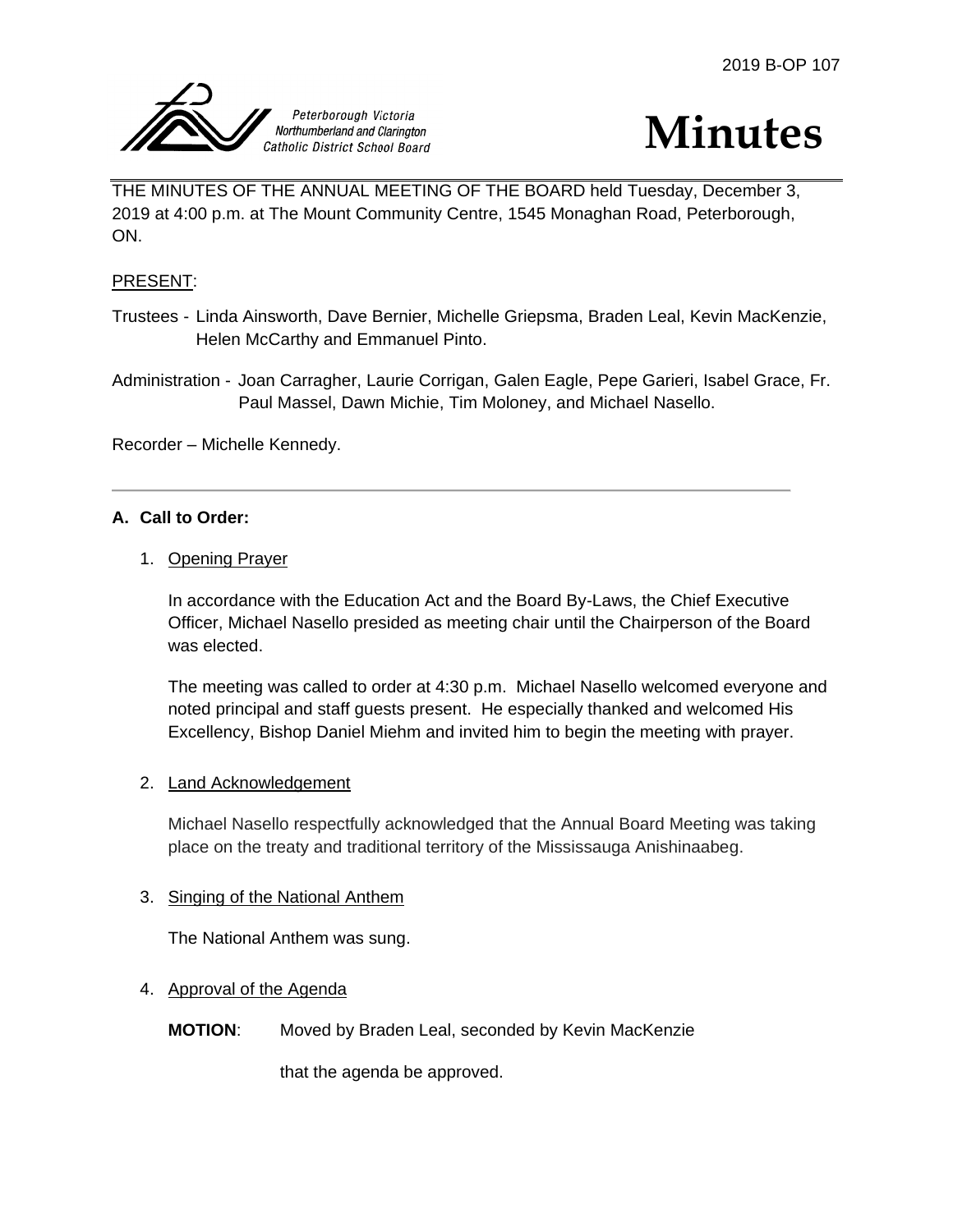## Carried.

## 5. Declarations of Conflicts of Interest.

There were no declarations of conflicts of interest.

## 6. Director's Remarks

The Director of Education, Michael Nasello addressed the trustees and quoted from the Assembly of Catholic Bishops of Ontario's Pastoral Letter "Renewing the Promise" that Catholic school trustees have the responsibility of the stewardship of Catholic education with other partners in the Catholic Education Community.

Mr. Nasello thanked the trustees for their generosity of service to Catholic education and offered prayers and support as they take on the collaborative work on committees and service to our students.

#### **B. Recommended Actions:**

1. Appointment of the two tellers.

Tim Moloney accepted nomination as the first teller.

**MOTION**: Moved by David Bernier, seconded by Kevin MacKenzie

that Tim Moloney be appointed as the first teller.

#### Carried.

Joan Carragher accepted nomination as the second teller.

**MOTION**: Moved by Linda Ainsworth, seconded by Helen McCarthy

that Joan Carragher be appointed as the second teller.

Carried.

2. Election of the Chairperson of the Board

**Nominees** 

Michelle Griepsma – accepted

Michelle Griepsma was acclaimed the Chairperson of the Board for the term of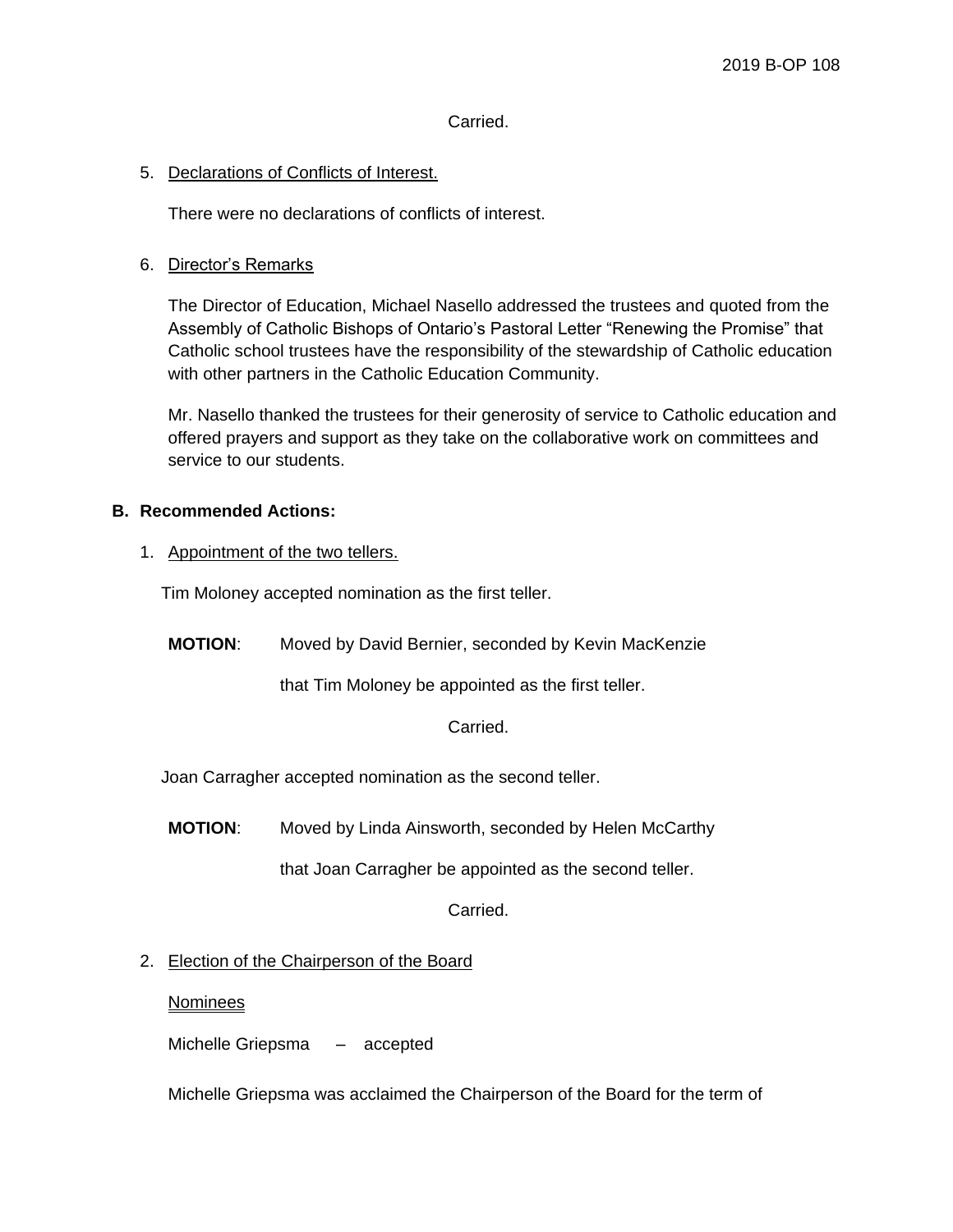December 1, 2019 to November 30, 2020. Mrs. Griepsma was invited by Michael Nasello to move to the head of the table to assume the position of Chairperson of the meeting.

3. Election of the Vice-chairperson of the Board.

**Nominees** 

David Bernier – accepted

David Bernier was acclaimed the Vice-chairperson of the Board for the term of December 1, 2019 to November 30, 2020.

- 4. R.A. Approval of Chairperson and Vice-Chairperson as Signing Authorities.
	- **MOTION**: Moved by Braden Leal, seconded by Helen McCarthy

that the Chairperson, Michelle Griepsma and Vice-chairperson, David Bernier, be approved as signing authorities for the Board.

Carried.

- 5. R.A. Naming of the Standing Committees.
	- **MOTION**: Moved by Emmanuel Pinto, seconded by Kevin MacKenzie

that the following Standing Committees be approved for 2019- 2020: Chairperson's Committee, Committee-of-the-Whole, and Policy Development Committee.

Carried.

- 6. Election of Standing Committee Chairpersons.
	- a. Committee-of-the-Whole Chairperson

Nominees

Linda Ainsworth – accepted David Bernier – declined Emmanuel Pinto – declined

Linda Ainsworth was acclaimed as the Chairperson for the Committee-of-the-Whole for the term December 1, 2019 to November 30, 2020.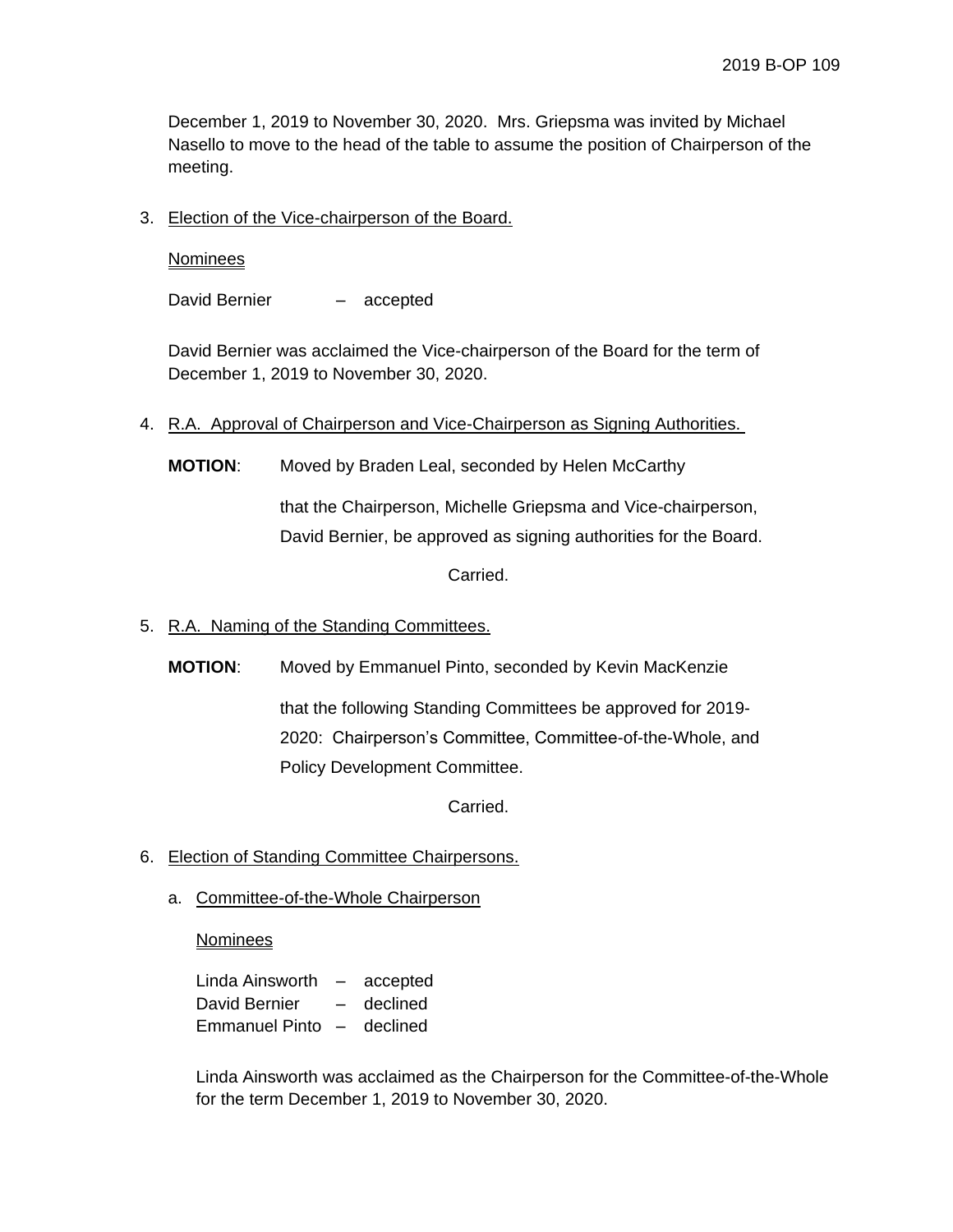b. Policy Development Chairperson.

# **Nominees**

David Bernier – declined Emmanuel Pinto – accepted

Emmanuel Pinto was acclaimed as the Chairperson for the Policy Development Committee for the term December 1, 2019 to November 30, 2020.

# 7. Election of Board Representation to Various Committees.

## a. Chairperson's Committee

**Nominees** 

| Linda Ainsworth       | $-$ | accepted   |
|-----------------------|-----|------------|
| <b>Braden Leal</b>    |     | - accepted |
| <b>Helen McCarthy</b> |     | - declined |
| <b>Emmanuel Pinto</b> | $-$ | declined   |

Braden Leal was elected as trustee-at-large to the Chairperson's Committee for the term December 1, 2019 to November 30, 2020.

# b. Catholic Parent Engagement Committee

#### **Nominees**

Kevin MacKenzie – accepted Emmanuel Pinto – declined

Kevin MacKenzie was acclaimed as the trustee representative on the Catholic Parent Engagement Committee for the term December 1, 2019 to November 30, 2020.

c. Supervised Alternative Learning Committee (SAL)

It was explained that one trustee sits on the SAL Committee and one alternate is designated. The election for the representative took place first, followed by the election of the alternate.

**Nominees** 

Linda Ainsworth – declined Helen McCarthy – accepted Emmanuel Pinto – declined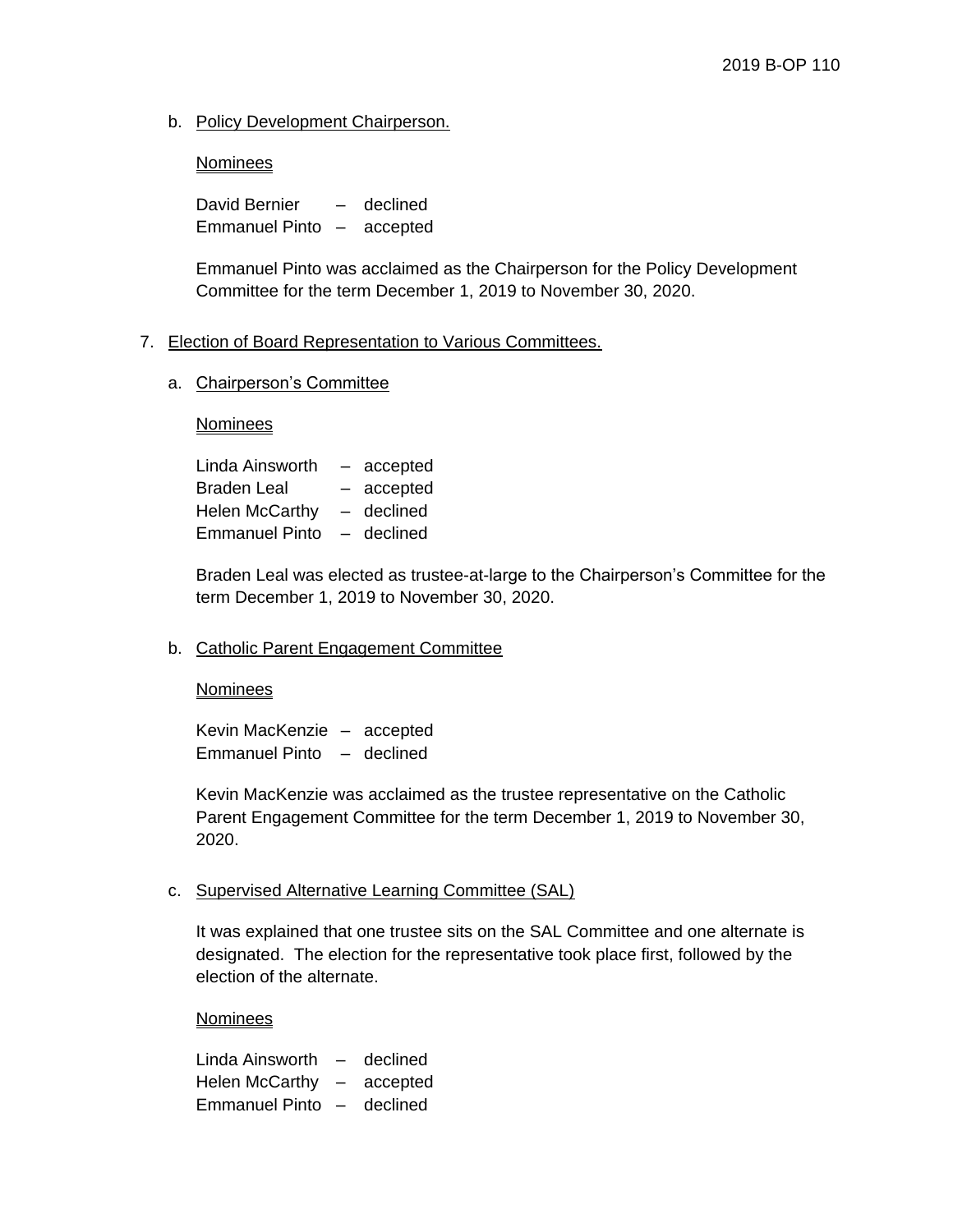Helen McCarthy was acclaimed as the trustee representative on the Supervised Alternative Learning Committee (SAL) for the term December 1, 2019 to November 30, 2020.

#### **Nominees**

Linda Ainsworth – accepted Braden Leal – declined Kevin MacKenzie – declined Emmanuel Pinto – declined

Linda Ainsworth was acclaimed as the alternate trustee representative on the Supervised Alternative Learning Committee (SAL) for the term December 1, 2019 to November 30, 2020.

## 8. R.A. Destroying of the Ballots

**MOTION:** Moved by Kevin MacKenzie, seconded by Braden Leal

that the ballots be destroyed.

Carried.

# **C. Future Meetings and Events:**

The Board Chairperson, Michelle Griepsma, reminded the trustees to make note of the upcoming meetings as listed.

# 1. Board Meeting

a. Board Meeting Open Session, December 17, 2019, 6:30 p.m. (In-camera Session, 6:00 p.m.)

# 2. Standing Committee Meetings

- a. Chairperson's Committee, December 9, 2019, 4:30 p.m.
- b. Committee-of-the-Whole, December 9, 2019, 6:30 p.m.
- **MOTION:** Moved by Braden Leal, seconded by Helen McCarthy

that the Committee-of-the-Whole meeting scheduled for December 9, 2019, be cancelled.

Carried.

c. Policy Development Committee, February 4, 2020, 6:30 p.m.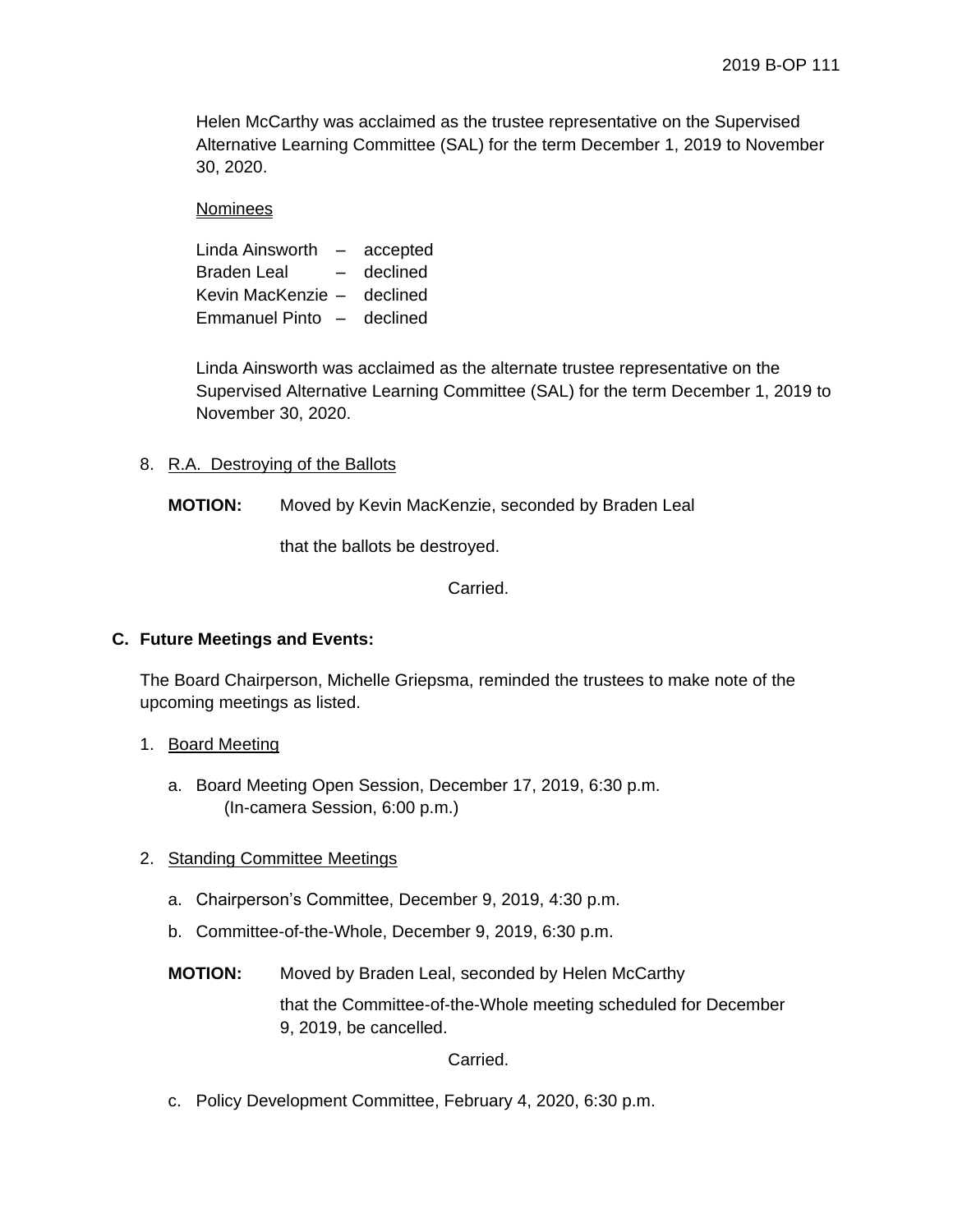## 3. Other Committee Meetings.

- a. First Nation, Métis and Inuit Advisory Committee, December 10, 2019, 6:30 p.m.
- b. Student Council Liaison Committee, December 17, 2019, 4:15 p.m.
- c. Special Education Advisory Committee, January 16, 2020, 6:30 p.m.
- d. STSCO Governance Committee, January 29, 2020, 3:00 p.m.
- e. Catholic Parent Engagement Committee, February 3, 2020, 6:30 p.m. (St. Mary Catholic Secondary School, Cobourg)
- f. Accessibility for All Committee, February 4, 2020, 1:15 p.m.
- g. Faith and Equity Advisory Committee, February 13, 2020, 6:30 p.m.
- h. French as a Second Language Advisory Committee, April 15, 2020, 4:30 p.m.
- i. Audit Committee, TBA
- j. Supervised Alternative Learning Committee Meeting, TBA.

## 4. Board Events

- a. Ontario Catholic School Trustees' Association Catholic Trustees Seminar, January 17-18, 2020, Delta Hotels by Marriott Airport.
- b. Toonies for Tuition Board-wide Fundraising Day, April 23, 2020.
- c. OCSTA 2019-2020 AGM and Conference, Ottawa, April 30-May 2, 2020.
- d. Catholic Education Week, May 3-9, 2020.
- e. Catholic Student Leadership Awards, Holy Cross Catholic Secondary School, May 6, 2020.
- f. CPEC Parent Engagement Event, Holy Trinity Catholic Secondary School, May 20, 2020.
- g. CCSTA 2019-2020 AGM and Conference, Collingwood, ON, June 4-6, 2020.

#### **D. Conclusion:**

1. Closing Prayer

Michelle Griepsma, Chairperson of the Board, called upon Father Paul Massel to lead everyone in a closing prayer.

- 2. Adjournment
	- MOTION: Moved by Braden Leal, seconded by Emmanuel Pinto

that the meeting be adjourned at 5:04 p.m.